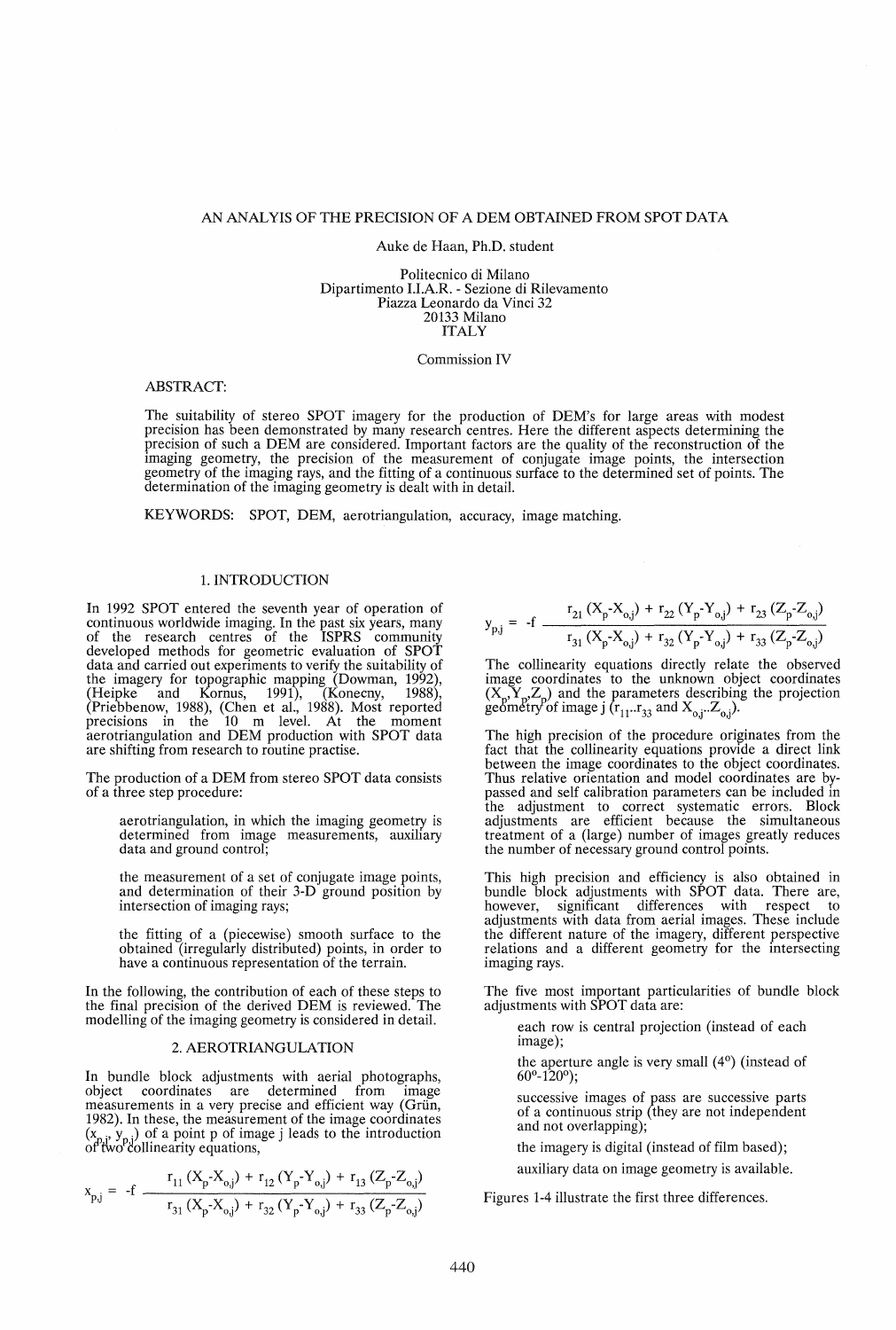

Fig. 1 - Intersection geometry of two imaging rays from a stereopair of aerial photographs.



Fig. 3 - Block of aerial photographs.





Fig. 2 - Intersection geometry of two imaging rays from a stereopair of SPOT images (off-nadir angles:  $20^{\circ}$  East /  $20^{\circ}$  West).

Fig. 4 - Block of two strips of successsive SPOT images (off-nadir angles:  $20^0$  East /  $20^0$  West).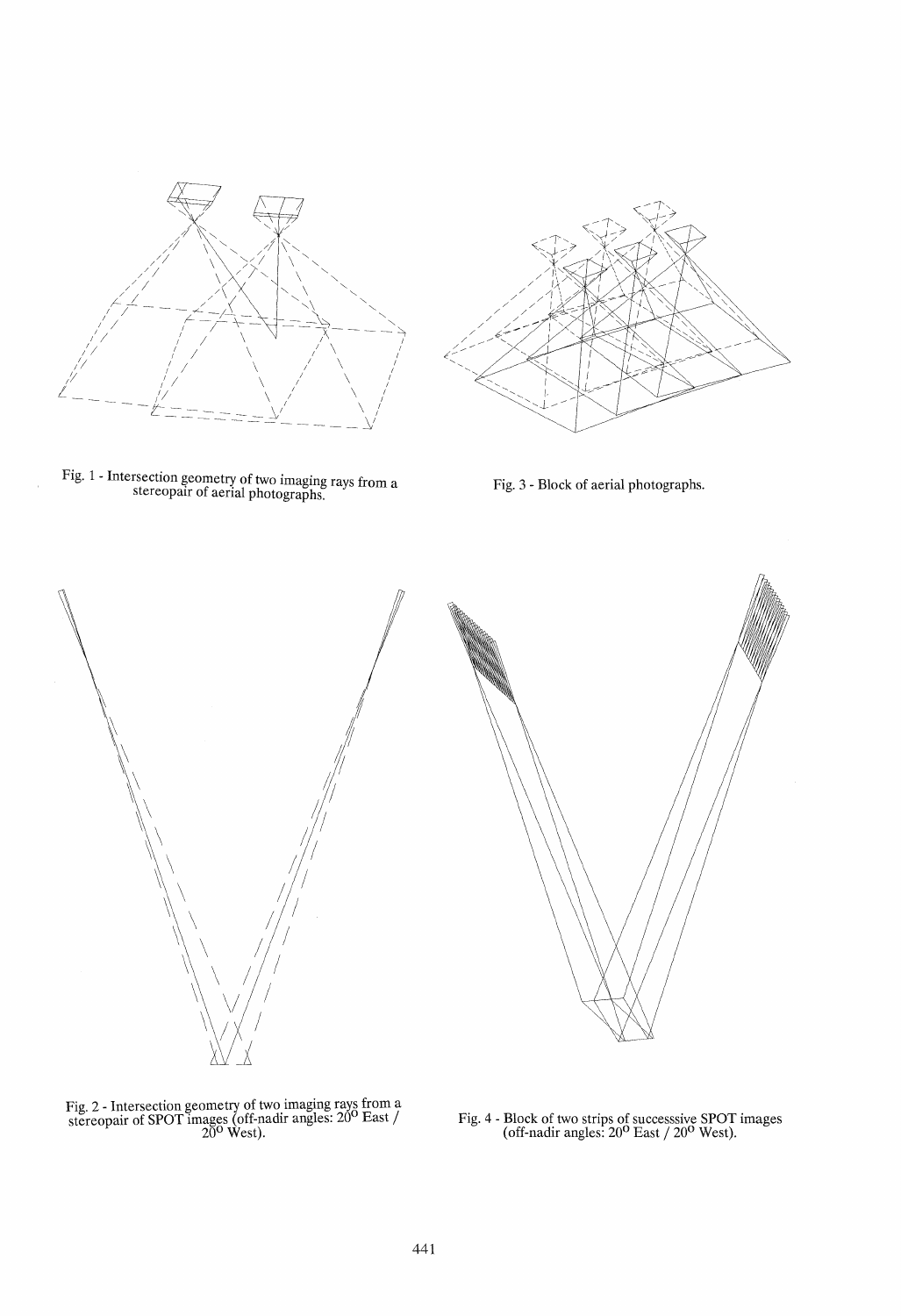In order to formulate the collinearity equations for SPOT data, image coordinates  $(row, column)$  of a point p in strip j data, image coordinates *(componential coordinates (x<sub>p,j</sub>, y<sub>p,j</sub>)* are transformed to the instrumental coordinates (x<sub>p,j</sub>, y<sub>p,j</sub>) corresponding to the time of imaging t,

$$
t = t_{row 3000} + 1.504ms*(row-3000),
$$

x<sub>p,j</sub> = (3000.5-column)\*13micron

 $y_{p,j} = 0$ 

While the y-coordinate (perpendicular to the detector array) is zero by definition, x equals the column distance to the image centre scaled with the detector spacing.

The collinearity equations are now formulated in the following way:

$$
x_{p,j} = -f \frac{r_{11}(X_p - X_s(t)) + r_{12}(Y_p - Y_s(t)) + r_{13}(Z_p - Z_s(t))}{r_{31}(X_p - X_s(t)) + r_{32}(Y_p - Y_s(t)) + r_{33}(Z_p - Z_s(t))}
$$

$$
0 = -f \frac{r_{21} (X_p - X_s(t)) + r_{22} (Y_p - Y_s(t)) + r_{23} (Z_p - Z_s(t))}{r_{31} (X_p - X_s(t)) + r_{32} (Y_p - Y_s(t)) + r_{33} (Z_p - Z_s(t))}
$$

Due to the dynamic imaging, all parameters describing the projection geometry are functions of time. The projection centre equals the current satellite's position. The elements of the rotation matrix  $(r_{11} \ldots r_{33})$  depend both on the satellite's position - and velocity vector and on the changing platform attitude.

Whereas with aerial photogrammetry there is little to choose in the formulation of the mathematical model, with SPOT imagery many valid alternatives exist, especially for the modelling of the satellite's orbit and for the attitude of its platform.

## 2.1 Orbit

The orbital arc, which was completed by the satellite during image acquisition has to be reconstructed for two purposes: firstly, because it provides the projection centre of each image row, and secondly because it defines the target attitude of the satellite's platform (fig. 5).





actual platform attitude

target attitude

$$
p = \frac{1}{\|\dot{\underline{X}}(t)\times \underline{X}(t)\|} \dot{\underline{X}}(t)\times \underline{X}(t)
$$
  

$$
r = y \times p
$$

$$
y = \frac{1}{\| \underline{X}(t) \|} \, \underline{X}(t)
$$

Fig. 5 - Definition of the target attitude with the satellite's (geocentric) position vector 
$$
\underline{X}
$$
 and its (inertial) velocity vector  $\underline{\hat{X}}$ .

The target attitude corresponds to a perfect alignment of the satelite fixed triad  $\{x1, x2, x3\}$  with the triad  $\{p,r,y\}$ (pitch, roll, yaw axes), which is defined with the satellite's position and velocity vector.

The satellite's trajectory, from the time of imaging of the first to that of the last image line, is completely determined by the external forces, which accelerate the satellite. Due to the high speed of image acquisition (1 image is completed in 9 seconds), the time interval, for which the orbit has to be reconstructed, is always short, even if several successive images are treated. Besides, the accuracy needed is quite modest, compared to the centimetre precision requirements, with which satellite geodesists are used to work (Sanso and Rummel, 1988).

The contribution of non gravitational forces to the satellite's acceleration is smaller than 1.  $10^{-5}$  m/s<sup>2</sup> and can therefore be neglected. Starting with an initial position and velocity vector  $(X(t_0)...\tilde{Z}(t_0))$ , the orbital arc can be reproduced with the following equations of motion,

|    |                                                      | $\tilde{X}(t)$<br>$\tilde{Y}(t)$                                          |
|----|------------------------------------------------------|---------------------------------------------------------------------------|
|    | $\begin{array}{c}\nX(t) \\ Y(t)\n\end{array}$        |                                                                           |
| d  | $\mathbf{Z}(\mathbf{t})$<br>$\mathbf{X}(\mathbf{t})$ | $\begin{array}{c}\n\mathbf{Z}(t) \\ dU/dX \\ dU/dY \\ dU/dZ\n\end{array}$ |
|    |                                                      |                                                                           |
| dt |                                                      |                                                                           |
|    | $\dot{Z}$ (t)                                        |                                                                           |

with U the gravitational potential of the earth. The satellite's acceleration vector, the gradient vector of U, satellite's acceleration vector, the gradient vector of U, can be divided in three different parts, The largest part (about 7.4 m/s<sup>2</sup>) is geocentric: it corresponds to a homogeneous, spherical earth. This term alone would lead to an ellips-shaped Keplerian orbit, with the orbital plane fixed in inertial space. The part second in magnitude is the so called  $J_2$  term (about 8.10<sup>-3</sup> m/s<sup>2</sup>), which correspond to the gravitational effect of the earth's flattening. SPOT's orbit is chosen in such a way that the  $J_2$  term provides the drift of the orbital plane necessary to remain sunsynchronous. The remaining part of gravitational acceleration, due to the effect of irregularities in the mass distribution of the earth, is the smallest in magnitude (about  $1.10^{-4}$  m/s<sup>2</sup>).

The positioning error caused by neglecting an acceleration  $a_e$  for an orbital arc of T seconds equals  $a_e$ T<sup>2</sup>. When accepting a model-(in)accuracy of 1m for orbit reconstructing, the central term alone is sufficient for arcs up to 11 s (1.2 image), while a force model including also the  $J_2$  term is adequate for arcs of up to 11 images.

Two alternatives exist for a rigorous modelling of the orbital arc. The first is numerically integrating the equations of motion. The second, more elegant, method is taking the analytic solution for the Keplerian orbit, and add first order perturbations to these parameters caused by the  $J_2$  term.

Auxiliary data includes sufficiently precise velocity data and less accurate position data. The orbit reconstruction, which was reduced to a 6 parameter problem by the introduction of the knowledge of the force field, is further limited to a three parameter problem by the auxiliary data. These remaining three parameters have to be determined predominantly by ground control in the bundle adjustment.

### 2.2 Platform attitude

The satellite's attitude control system constantly tries to align the platform to the target attitude defined in fig. 5 by applying torques. It continuously receives information on applying torques. A committed from gyro's, which provide<br>the rate of change about the pitch, roll and yaw axes.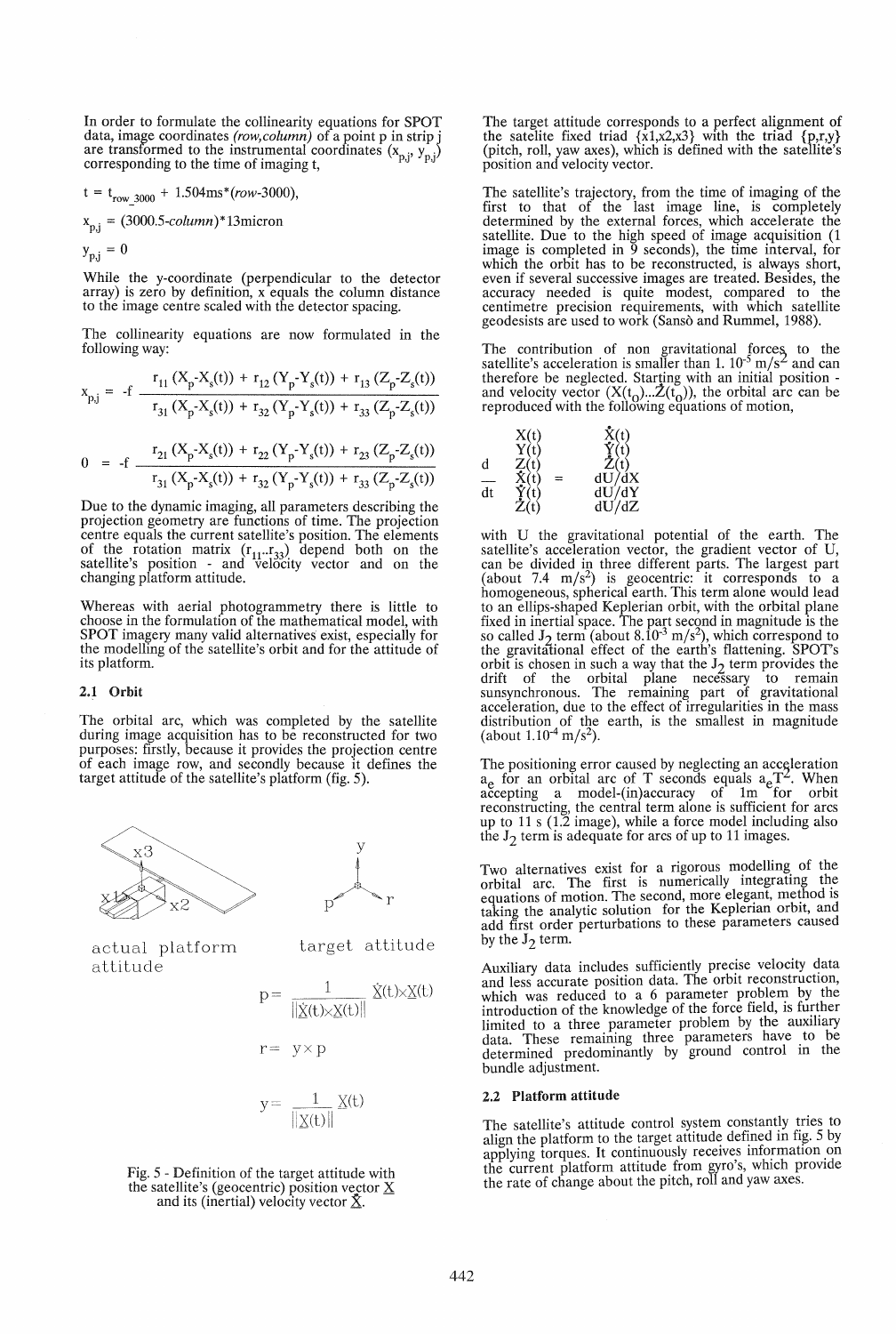These rates are available to the user as auxiliary data at intervals of 0.125 s. Integration of these values provides the variations in the angles during the period of image acquisition. Figures 6-8 show typical patterns for the ground effects of these variations, as they result from (integration of) the error attitude velocity data (based on an off-nadir angle of  $20^{\circ}$ ).

The effect depends on the satellite altitude *H* and the offnadir viewing angle *theta,* and can be computed in the following way. In the {p,r,y} frame, the coordinates of vector pointing from the imaged ground point to the position of the satellite, is approximately equal to  $(H)$  $tan(theta)$ ,  $0$ ,  $H$ <sup>t</sup>. The effect on the imaging ray at ground level of a rotation of the platform about the pitch, roll and yaw axes is equal to the product of the angle (in radiants) and the length of the imaging ray in the  $r-y$ ,  $p-y$  - and  $p-r$ plane respectively.







Fig. 7 - Typical patterns for the ground effect on the imaging ray of variations in roll for a time interval of four successive images (off-nadir angle:  $20^{\circ}$ ).



Fig. 8 - Typical patterns for the ground effect on the imaging ray of variations in yaw for a time interval of four successive images (off-nadir angle:  $20^0$ ).

The figures show that the satellite is able to keep the platform attitude very stable: maximum ground effects of variations in pitch, roll and yaw are limited to about 10 m, 3 m and 1 m respectively. The use of the error angle rates leads to the corresponding maximum improvements in positioning precision. Most approaches integrate the velocities beforehand and then introduce the results as velocities beforehand and then introduce the results as error-free in the bundle adjustment. Alternatively, the data can be introduced as additional observations, in observation equations equalling them to the derivative of the unknown pitch, roll and yaw functions. Thus, these functions can be estimated simultaneously from all data (velocity data, image measurements and ground control). Note that the approximating functions, which are fitted to the velocity data, have to be quite flexible to follow the variation patterns. This does not present a problem, because the large number of available velocities allow for a functions with many parameter (e.g. cubic splines).

The satellite is able to determine the target platform orientation only with a certain precision. The orientation, to which it tries to align the platform, i.e. the mean values around which the patterns of fig.s 6-8 oscillate, is not exactly identical to the right (nominal) target attitude. Besides, the difference between the two orientations slowly changes with time due to gyrodrift. Therefore, besides the high frequency variations, which are described by the velocity data, a slow trend remains, which has to be determined by image measurements and ground control. Low order polynomials can be introduced to model this trend. Experiments of Priebbenow showed that low order polynomials lead to better results than constants. With strips of four successive images the best results were obtained with first degree polynomials for (the remaining) roll and yaw and a second degree polynomial for (the remaining) pitch (Priebbenow, 1992).

# 2.3 The optical instrument

After orbit and attitude, the characteristics of the optical instrument are the third and last aspect of the imaging process, which has to be modelled. This can be carried out with the end detector look angles  $a, b, c$  and  $d$ , which are provided as auxiliary data. (In SPOT terminology, these are called psi x of first detector, psi x of last detector, psi y of first detector and psi y of last detector respectively). These describe the exact orientation of the scanline with respect to the {x1,x2,x3} frame. The angles *a* and b, which are about 0.50 in magnitude, account for a small offset of the detector arrays in the focal plane. The angles  $c$  and  $d$ incorporate the degree of the off-nadir viewing established by the strip selection mirror and can vary between -29<sup>0</sup> and  $+27^0$  and  $-27^0$  and  $+29^0$  respectively. They also provide a precise value for the focal length (de Haan, 1991). The four look angles are constant for each strip of successive images. Mostly, they are considered error free. However, especially for  $c$  and  $d$ , which are affected by the uncertainty about the exact position of the strip selection mirror, it may be worthwile to introduce them as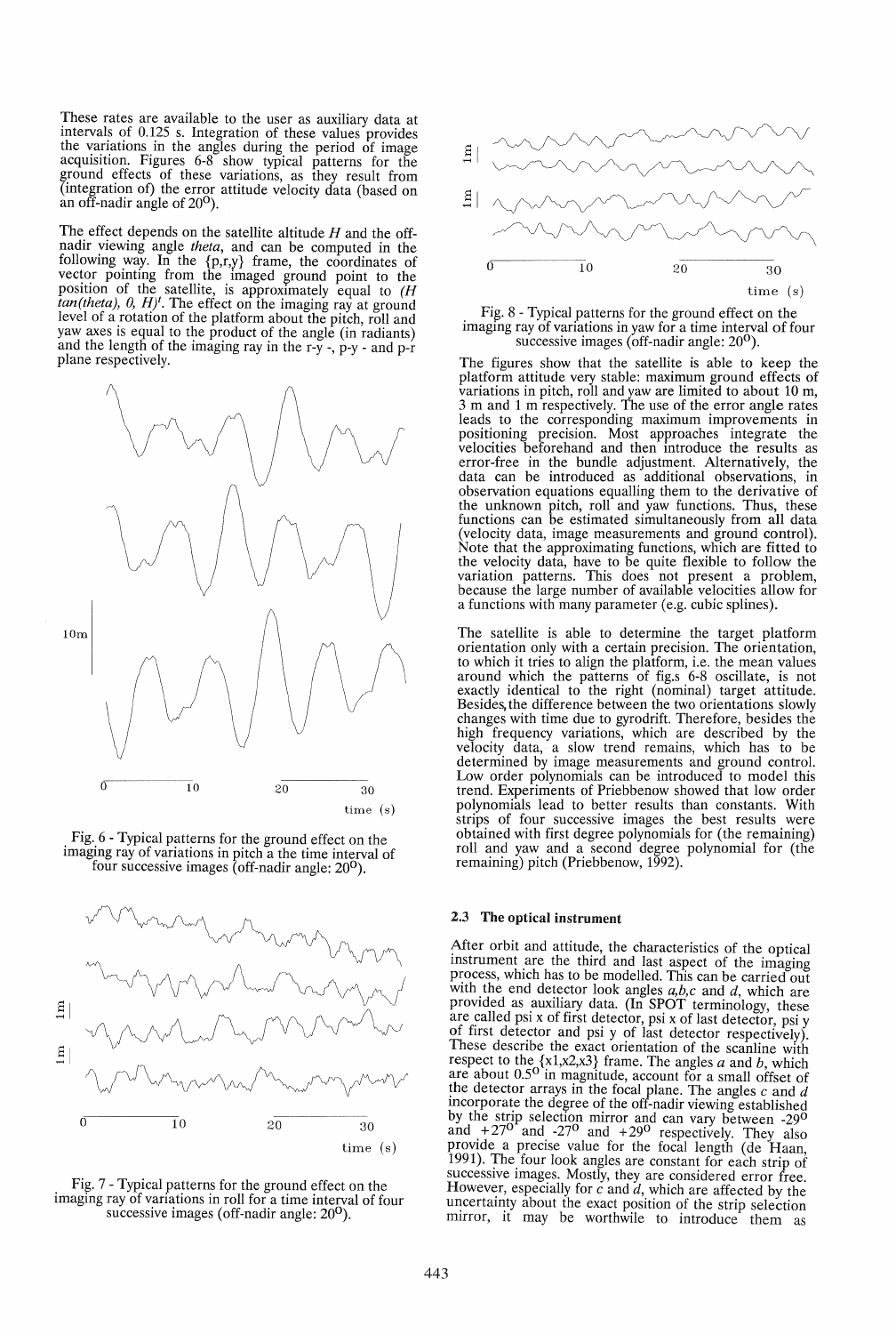parameters in the adjustment, so that their estimated values can be improved with the other observational data.

## 2.4 Conclusions

In the aerotriangulation, three groups of image geometry parameters, describing respectively orbit, attitude and optical instrument, and the ground coordinates of the measured image points are determined simultaneously with the following types of data:

auxiliary data (satellite ephemeris, pitch -, roll - and yaw velocities and end detector look angles);

measured image coordinates;

ground control points.

By careful modelling and the use of auxiliary data the imaging geometry can be determined with sufficient precision with a limited number of ground control:

apart from an orbital shift, the ephemeris data and orbital mechanics alone are sufficient for an accurate reconstruction of the orbital arc;

apart from an unknown constant or slow trend, the attitude angle velocities allow for a full description of variations of pitch, roll and yaw during the image acquisition period;

the end detector look angles provide a complete description of the central projection geometry of the optical instrument;

by pass processing, the effort needed to determine the geometry of a strip of successive images is equal to that of a single image.

The importance of reduction of ground control is illustrated by the fact that Murray and Newby estimated the cost of ground control to be about one third of total cost of mapping with SPOT data (Murray and Newby, 1990).

The concept of accurate modelling and pass processing was succesfully applied with (mono) Landsat data by Friedmann et al. as early as 1983 (Friedmann et al., 1983). Its suitability for (stereo) SPOT data was demonstrated by the OEEPE test on triangulation with SPOT data (Dowman, 1992).

### 3 THE INTERSECTION GEOMETRY AND THE PRECISION OF CONJUGATE POINTS

Assume the imaging geometry has been determined with sufficient precision in a triangulation adjustment. The ground position of a point measured in two images can then be found by determining the point of intersection of the corresponding imaging rays (fig. 2). The next steps in the analysis are therefore the precision of image measurement and the intersection geometry of imaging rays.

#### 3.1 The geometry of intersecting imaging rays

Due to the orbital characteristics of SPOT, the scanlines of different passes are almost parallel. The plane defined by the intersecting imaging rays is therefore practically aligned with the detector arrays and near perpendicular to both orbital planes.

This causes a remarkable separation between the positioning contributions of the row and column measurements: while the two row measurements determine the ground point's along track position with one degree of redundancy, the two column measurements

provide just enough information to determine its across track position and height.

From intersection geometry alone (i.e. assuming perfect knowledge of imaging geometry and row and column measurements of equal precision), the along track position is determined with the best precision thanks to the redundancy. Of the other two coordinates, across track position is better determined than height, because the angle of intersection is always sharp. Fig. 9 shows positioning accuracies for the intersection geometries of stereo pairs with different off-nadir viewing angles, assuming image measurement rmse's of 0.25 and 0.5 pixel.





The fact that the measurement of conjugate image points provides redundancy only in the along track direction has also consequences for the determinability of the pitch, roll and yaw functions. While the pitch function can be determined from all conjugate image point measurement, the roll and yaw functions have to determined exclusively from ground control.

Empirical results seem to indicate however, that intersection geometry is not a decisive factor in determining the rank of the positioning precisions in the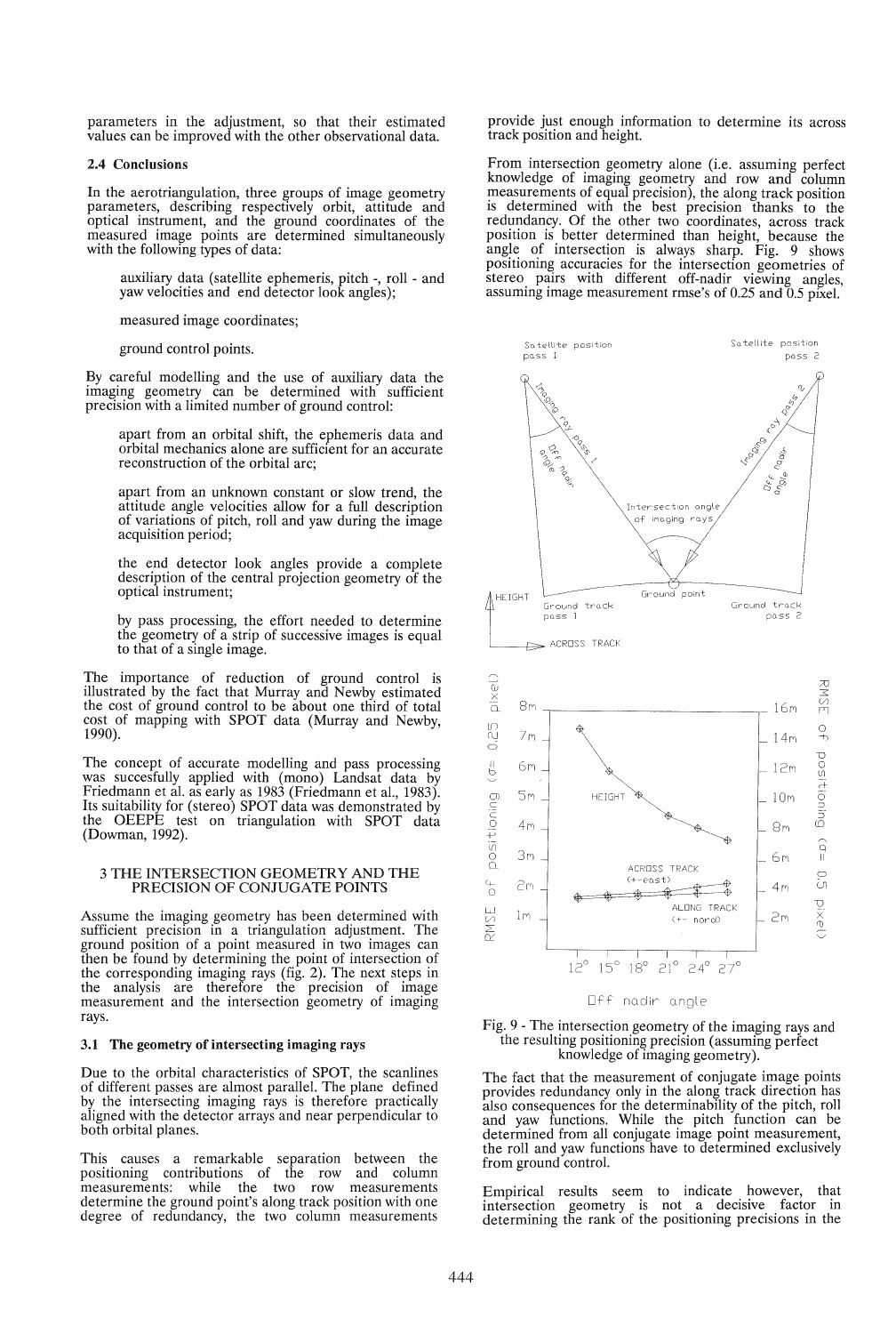three coordinate directions: in the OEEPE test on triangulation with SPOT data, it was concluded that height is better determined than planimetry (Dowman, 1992). Maybe, image geometry errors affect planimetry more than height.

### 3.2. The precision of the measurement of conjugate image points

Conjugate image points can be measured in many ways. Mostly transparencies are used in analytical plotters. These transparencies are derived with filmprinters from the original digital data. A more logical alternative is to the original data in digital photogrammetric systems. These however usually do not offer stereo vision. Digital photogrammetric systems are also more suited for (partially) automated tasks, in which the image data must be available in its digital form.

No matter how points are measured, manually or automatically, in transparencies or in soft copies, the decisive factor for the precision of point identification is the distribution and magnitude of grey level gradients in the neighbourhood of the point. The larger and the better distributed the grey level gradients around a point, the preciser it can be located in the imagery. It is therefore advantageous to apply an interest operator for the selection of candidate ground control points and DEM points.

In the test of working group *III/4* of the ISPRS on image matching, least squares matching and other precise algorithms obtained r.m.s.e.'s of  $0.1$  to 1.5 pixels for images of different complexity (Gülch, 1988). Although the test was carried out with scanned transparencies and with relatively large scale imagery (1:20 - 1:30000), the same range seems to be indicative for stereo SPOT same range seems to be indicative for stereo SPOT<br>images.

Experiments have been carried out in Milan to estimate the precision of (manual) conjugate image point measurements. Two different methods were used, Two different methods were repeated measurement of the same image points and weight estimation with the residuals of triangulation adjustments. The latter method (Kubik, 1970) consists of repeated adjustments, in each of which weights are estimated for groups of measurements. These are then estimated for groups of measurements. These are then introduced to a successive adjustment. This is repeated until the weight estimates converge to a constant value.

Both methods led to the same results. When points are chosen with much care, they can be measured with a r.m.s.e. of 0.25 pixels. Results of Westin (Westin, 1990) confirm this figure. Measurements of average points have<br>a r.m.s.e. of 0.5 pixel, both for row and column cooredinate. The points, which offer the highest measurement precision are excellent ground control points. Their distribution is usually not dense enough for the derivation of a high resolution DEM. Conjugate image points, which can be determined with a r.m.s.e. of 0.5 pixel can easily be found by thousands and are therfore more suited for this purpose.

### 4 HEIGHT INTERPOLATION EFFECTS

The last step in DEM production is the fitting of a (piecewise) smooth surface to the obtained irregularly distributed points. The continuous representation of the terrain is then the final product.

Many different interpolation strategies have been proposed, which are beyond the scope of this paper, and will not be discussed here. Important aspects are the identification of breaklines, and a right degree of smoothing to eliminate height variations caused by noise while preserving real height variation patterns.

Fig. 10 illustrates this last step of DEM production. It 1991 with a 1000 x 1000 subimage of one of the stereopairs of the OEEPE test data. A set of 2350 conjugate image Microvax 3200 workstation. Successively, their 3-D ground coordinates were determined by space resection, using the results of a triangulation adjustment. The continuous surface, which was fitted to the set of points was a bicubic spline on a 300 m grid. Bicubic splines are patches of bicubic polynomials, which fit smoothly end to end at the borders of the patches. As no ground truth was available, borders of the patches. As no ground truth was available, no quantitative precision estimate could be made of the derived DEM. However, comparing the bicubic spline surface with that obtained by simply triangulating the determined points nicely shows how the imposition of smoothness conditions improves the precision of the single heights there where points are dense with respect to terrain variations. It also shows how improbable terrain features are 'invented' in areas where points are too sparse. Some of the too sparsely sampled areas correspond to forests, which produce homogeneous image areas (i.e. without grey level gradients).

## 5 CONCLUSIONS

An analysis has been made of the factors determining the precision of a DEM derived from stereo SPOT data. The first factor is the determination of the precise imaging geometry in a triangulation adjustment. By careful modelling, a sufficiently precise description of the imaging geometry can be obtained with only a limited number of ground control points. This is remarkable considering the many parameters, which are involved. Average conjugate image points can be measured with a r.m.s.e of 0.5 pixel for both row and column coordinate. Considering only the geometry of the intersecting imaging rays, this corresponds, for a  $21^{\circ}$  E /  $21^{\circ}$  W stereo pair, at ground level to a positioning precision of about 4m, 4m and 8m for the along-track, across-track and height coordinate respectively. To this, the uncertainty in the knowledge of the imaging geometry must be added. The imposition of smoothness conditions by the fitting of a continuous surface to the estimated ground points can improve height precision in areas where points are dense with respect to terrain variations.

### 6 AKNOWLEDGEMENTS

This paper is based on experiences obtained during the author's participation to the OEEPE test on triangulation with SPOT data and successive research. The author wishes to express his gratitude to the OEEPE and IGN for their contributions to the OEEPE project. Partial funding of the research by the Commision of the European Communities and OMI-Agusta Spa is gratefully aknowledged.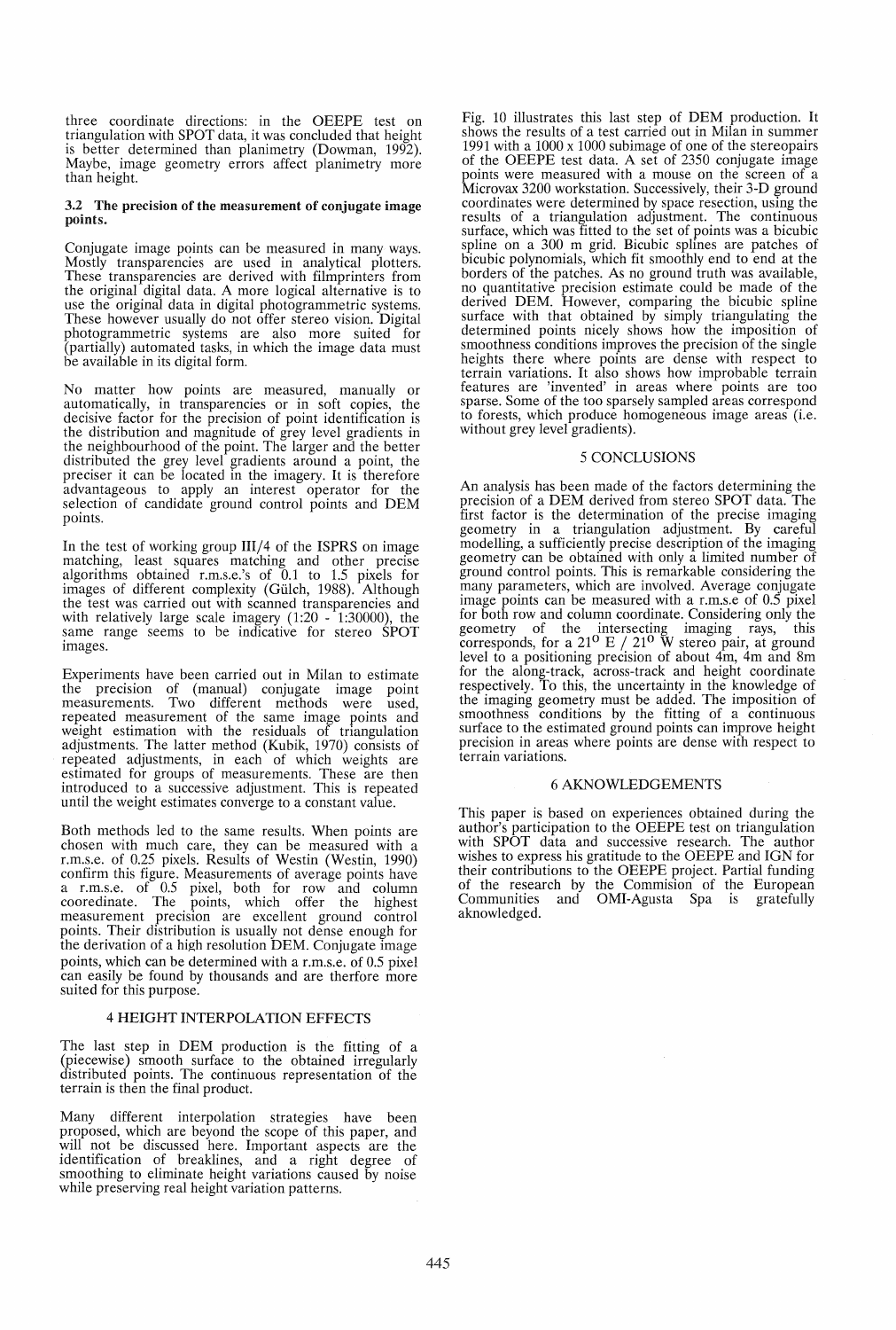|        |               |                                   |                 |                | À                                     | þ.                      |                  |                       |                                        | ÷.                       |                      | ÷.                         | G.                                           |                       |                      |                            |                           |           |                      |                              |                      |             |                          |              |              |    |
|--------|---------------|-----------------------------------|-----------------|----------------|---------------------------------------|-------------------------|------------------|-----------------------|----------------------------------------|--------------------------|----------------------|----------------------------|----------------------------------------------|-----------------------|----------------------|----------------------------|---------------------------|-----------|----------------------|------------------------------|----------------------|-------------|--------------------------|--------------|--------------|----|
|        |               |                                   |                 |                | ٠<br>$\ddot{\phantom{0}}$             | F<br>٠                  | ÷                | ٠                     | ι.                                     | u.<br>F.                 |                      | $\ddot{\cdot}$<br>٠        | ۰<br>                                        | J÷.<br>ı.<br>$\cdot$  | s a                  | بغويها                     |                           | ķ.        |                      |                              |                      |             |                          |              |              |    |
|        |               |                                   |                 |                | $\mathbf{\bar{z}}$                    | á                       | ÷<br>٦.<br>ļ.    |                       |                                        | ÷.                       |                      |                            | ٠                                            | Ŀ                     | τ                    | . 1.1.                     |                           | ٠         | ٠                    | ा                            |                      |             |                          |              |              |    |
|        |               |                                   |                 | ٦Ī.            | $\frac{1}{\sqrt{2}}$                  | ा                       | ٠                |                       | $\frac{1}{2}$                          |                          | Ţ                    | <br>÷                      | t,<br>٠                                      |                       | Τ                    | ٠                          |                           |           | ٠                    | ٠                            |                      | ٠<br>7<br>٠ |                          |              | ţ.<br>٠.     |    |
|        |               |                                   |                 | 喑              | ò.                                    | ٠<br>×.                 | τ                |                       |                                        |                          |                      | ı.<br>$\ddot{\phantom{0}}$ | Ŧ<br>$\bullet$<br>٠                          | $\mathbb{G}_{\Delta}$ | ٠                    | ٣s<br>h                    |                           |           |                      |                              |                      |             |                          | $\lambda$    | $+11.7$<br>é | ı. |
|        |               |                                   |                 | 77             | $\mathbb{Z}$                          | 42                      | ٠                |                       |                                        |                          |                      |                            |                                              | И                     | ăž.<br>٠             |                            |                           |           |                      | ٠                            | ارد'                 | ٠           | ı.                       | tarb.        |              | Γ  |
|        |               |                                   | $\cdot$         | ٠.             | $\epsilon$ .                          | ٠<br>٠,                 |                  |                       | $\mathbb{R}^n$                         |                          |                      | 學                          |                                              | $\mathbb{R}^n$        | 主<br>þ,              |                            | ÷                         |           |                      | 7                            |                      | ۳<br>٠      |                          | j.<br>÷,     | 44           |    |
|        |               |                                   | ٠               | $\cdot$ .      |                                       | ٠                       | ٠                | 7<br>١.               |                                        |                          |                      |                            | $\bullet$                                    | л.                    | $\ddot{\phantom{0}}$ | ÷<br>$\ddot{\phantom{0}}$  | ٠<br>×.                   | 기         |                      |                              | ۰۰                   |             |                          |              | τ.           |    |
|        |               |                                   | ٠               | $\ddot{\cdot}$ | 국<br>Ŧ<br>W                           | J                       | τ<br>ı.          | T. 2                  | уĥ,                                    |                          |                      |                            | ۰,                                           | ٠                     |                      | ٠<br>٠                     | ÷                         | ÷         |                      | ٠.                           | ×,<br>٠.             | k.          | Ġ.<br>$\hat{\mathbf{v}}$ | ¥<br>$\cdot$ | ť.           |    |
|        |               |                                   | ٠.<br>۰<br>ä,   | 주              |                                       |                         | ٠<br>ò.          | ŧ<br>Ļ,               | è                                      |                          | J.<br>٠              |                            | ξ,                                           | ι.                    | ×                    | š,<br>L                    | ¥                         |           |                      | ٠<br>٠                       | ć÷                   | ×           | н.<br>٠                  | π            | ×            |    |
|        |               |                                   | ٠               |                | F                                     | ٠                       |                  | 东口                    |                                        | $\mathcal{N}$ .          | ۰.                   | ञ. .                       | ٠                                            | $\cdot$ .             | ٠                    | s.                         | ٠.                        |           | ٠                    | ٠.<br>$\hat{\boldsymbol{z}}$ | A                    |             | τ<br>44<br>x             | w            |              |    |
|        |               | ٠<br>٠                            | Ť               |                | 7                                     | ħ<br>ŀ,                 | $\ddot{\ddot{}}$ |                       |                                        |                          | T<br>۰,<br>٠         |                            | Ţ,<br>÷                                      | $\tilde{\cdot}$       | ٠                    | ۶.)<br>٠                   | ٠í                        | I٤        | $\ddot{\phantom{a}}$ | ٠                            |                      | ٠           | $\bullet_\Phi$           |              |              |    |
|        |               | F                                 | ₩.              | ſ.<br>۰        | ÷                                     | Ŧ<br>$\epsilon_{\rm s}$ | . .              |                       |                                        | $\pm$                    | ट                    |                            | ê<br>٠<br>٠                                  | ٠                     | ٠                    | ٠                          |                           |           |                      | $\bullet$<br>۰t.<br>단세       |                      | ŀ.<br>٠,    |                          |              |              |    |
|        | $\vec{\cdot}$ | ţ,                                | J.<br>$\bullet$ | å.<br>÷.       | $\frac{1}{\Omega}$<br>۰               | تو                      | $\bullet$        |                       | ٠<br>۰.                                | ۱۰ په                    |                      | ۰.<br>$\cdot$              | $\epsilon_{\star}$                           |                       | ٠                    | ı,                         | $\ddot{\phantom{a}}$<br>٠ | ٠         |                      | रा                           |                      | $\bullet$   | 도구                       |              |              |    |
|        | ٠             | 7                                 | ł٤              | τ              | 7<br>٠                                | П                       | σ,<br>Ŀ          |                       | ÷<br>$\ddot{\phantom{0}}$<br>$\bullet$ | ٠<br>ŀ.<br>٠             |                      | ٠                          | प्त.<br>٠                                    |                       |                      | ٠                          | т<br>$\ddot{\phantom{a}}$ |           | $\mathbb{Z}$         | ٠.<br>ż                      |                      | k.          |                          |              |              |    |
|        | ٠             |                                   |                 | ×              | --<br>74                              | ٠                       | $\cdot$          |                       | 7<br>٠.                                | k.                       |                      | ٠                          |                                              |                       | τ<br>۰               | lo<br>$\ddot{\phantom{0}}$ |                           |           | ٠.,                  | 7                            | ٠<br>۰.              | t           |                          |              |              |    |
|        | ŀ۰.           | ٠<br>$1 -$                        |                 | Ŷ.             | $\bullet$<br>$\epsilon^{\prime}$<br>ï | ۰.<br>÷                 |                  |                       | ٠.                                     | ٠<br>ä                   |                      | Τ<br>٠                     | - 1                                          | ٠                     | ۰                    | ۰.<br>Ξ.                   |                           |           |                      | ٠.                           | ٠                    |             | ٠                        |              |              |    |
|        | ÷,<br>٠       | T,                                | $\ddotsc$       | ٠              | ŀ.                                    | Ŧ<br>٠                  |                  | ٠<br>×.               | ٠.                                     | ٠                        | ×                    | ٠                          | $\frac{1}{2}$<br>٠۴.,                        |                       | ٠                    |                            |                           |           | Ţ.<br>٠              |                              | $\ddot{\phantom{0}}$ | Y<br>٠.     |                          |              |              |    |
|        | 75            | e.<br>$\tilde{\mathbf{u}}$        | ٠               |                | ٠.                                    | ţ                       |                  | $\frac{1}{2}$         | 7<br>$\ddot{\phantom{a}}$              |                          | $\ddot{\phantom{0}}$ | F                          | ٠,                                           |                       | ۰                    | ٠,<br>$\ddot{\phantom{0}}$ |                           | ٠.        | $\pi_{\ast}$<br>ż    | á                            | ñ,                   | ۰.          |                          |              |              |    |
| ٠      | $^{44}$<br>÷  | ۳,<br>ć                           |                 | ۰<br>ż.        | ٠<br>$\ddot{\phantom{0}}$             | Ņ                       |                  |                       | ۰.                                     |                          |                      |                            | $\frac{1}{\left \sum_{i=1}^{n}p_{i}\right }$ |                       |                      | ٠                          |                           | ر<br>محمد | ŀ,                   | 零                            |                      | ٠.          |                          |              |              |    |
|        | 7<br>٠        | द<br>÷.<br>$\bullet^{\mathsf{c}}$ | ۰               | ÷.             | ٠                                     | ą<br>۰,۳                | ٠<br>è           | $\bullet$<br>٠        |                                        |                          | -11                  | $\epsilon^*$               | $\bullet$                                    |                       | Т.                   | ۰,                         |                           | ٠,        | ı.                   |                              |                      |             |                          |              |              |    |
| ٠<br>۰ |               | ٠                                 |                 |                |                                       | $\bullet$ $\bullet$     | τ.               | ٠                     | ı.                                     | ٠                        | ٠<br>٩ļ              |                            |                                              | $\cdot$ .<br>۰,       | ı.                   |                            | ٠                         |           |                      |                              |                      |             |                          |              |              |    |
| v.     | ٠             | ٠.                                | ٠               | ٠<br>٠.        | ٠                                     |                         | t                | $\tilde{\phantom{a}}$ | ٠                                      | ÷.                       |                      | Ы                          | $\cdot$<br>٠.                                | أفخيرا                | ļ.                   | ٠<br>٠                     | ٠                         |           | ٠<br>٠               | ٠                            | ٠                    |             |                          |              |              |    |
|        |               |                                   | ۰               | ٠.             |                                       | ÷,                      | ٠                | f.                    | $\cdot$ .                              | ŀ                        |                      | ı.                         |                                              |                       |                      |                            |                           |           |                      | ı.                           |                      |             |                          |              |              |    |
|        |               |                                   |                 |                |                                       |                         |                  | ٠                     | j.,                                    | $\overline{\cdot}$<br>۰. |                      |                            | $\overline{\phantom{a}}$<br>ı.               | ٠<br>Ö,               |                      | ٠                          | $\cdot$                   |           |                      |                              |                      |             |                          |              |              |    |
|        |               |                                   |                 |                |                                       |                         |                  |                       | ۰                                      | ٠                        | ۹ľ                   | Ļ.                         |                                              |                       |                      | ٠.                         | F<br>٠                    |           |                      |                              |                      |             |                          |              |              |    |



Planimetric distribution of determined ground points and the grid for bicubic spline interpolation; Surface obtained by simple triangulation of the determined points (no smoothness condition imposed); Smooth surface obtained by the fitting of a bicubic spline.